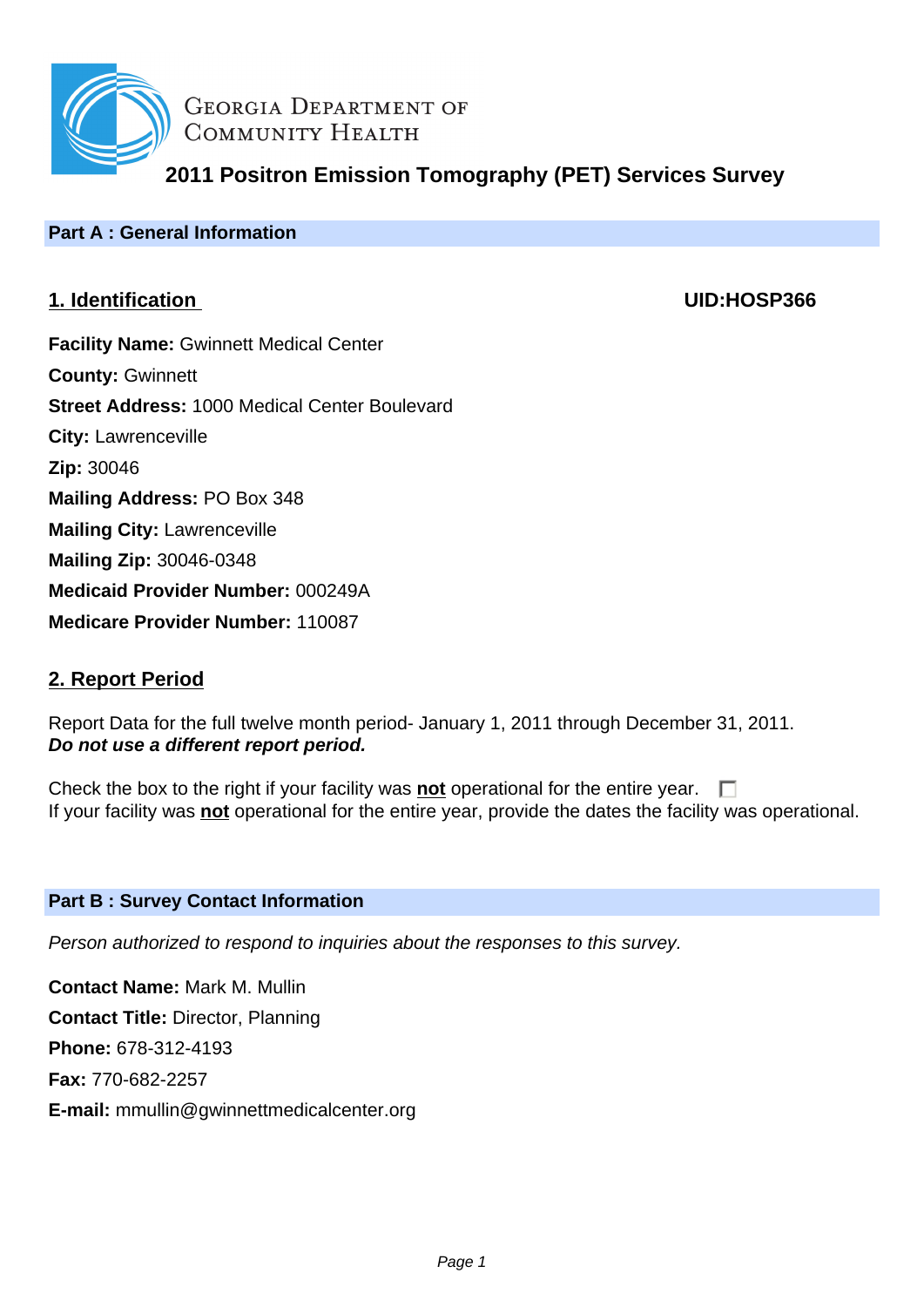# **1. Ownership, Operation and Management**

As of the last day of the report period, indicate the operation/management status of the facility and provide the effective date. Using the drop-down menus, select the organization type. If the category is not applicable, the form requires you only to enter Not Applicable in the legal name field. You must enter something for each category.

## **A. Facility Owner**

| <b>Full Legal Name (Or Not Applicable)</b> | <b>Organization Type</b> | <b>Effective Date</b> |
|--------------------------------------------|--------------------------|-----------------------|
| Hospital Authority of Gwinnett County      | Hospital Authority       | 01/01/1957            |

# **B. Owner's Parent Organization**

| <b>Full Legal Name (Or Not Applicable)</b> | <b>Organization Type</b> | <b>Effective Date</b> |
|--------------------------------------------|--------------------------|-----------------------|
| <b>Not Applicable</b>                      | Not Applicable           |                       |

# **C. Facility Operator**

| <b>Full Legal Name (Or Not Applicable)</b> | <b>Organization Type</b> | <b>Effective Date</b> |
|--------------------------------------------|--------------------------|-----------------------|
| Gwinnett Hospital System, Inc.             | Not for Profit           | 01/01/1959            |

# **D. Operator's Parent Organization**

| <b>Full Legal Name (Or Not Applicable)</b> | <b>Organization Type</b> | Effective Date \ |
|--------------------------------------------|--------------------------|------------------|
| Gwinnett Health System, Inc.               | Not for Profit           | 12/01/1992       |

### **E. Management Contractor**

| <b>Full Legal Name (Or Not Applicable)</b> | <b>Organization Type</b> | Effective Date |
|--------------------------------------------|--------------------------|----------------|
| Not Applicable                             | Not Applicable           |                |

### **F. Management's Parent Organization**

| <b>Full Legal Name (Or Not Applicable)</b> | <b>Organization Type</b> | <b>Effective Date</b> |
|--------------------------------------------|--------------------------|-----------------------|
| Not Applicable                             | Not Applicable           |                       |

### **2. Changes in Ownership, Operation or Management**

Check the box to the right if there were any changes in the ownership, operation, or management of the facility during the report period or since the last day of the Report Period.  $\Box$ If checked, please explain in the box below and include effective dates.

### **3a. Type of PET Authorization (Select one only.)**

Fixed-Based PET CON

### **3b. Certificate of Need Project Number**

Please enter the Certificate of Need project number.

GA 2009-009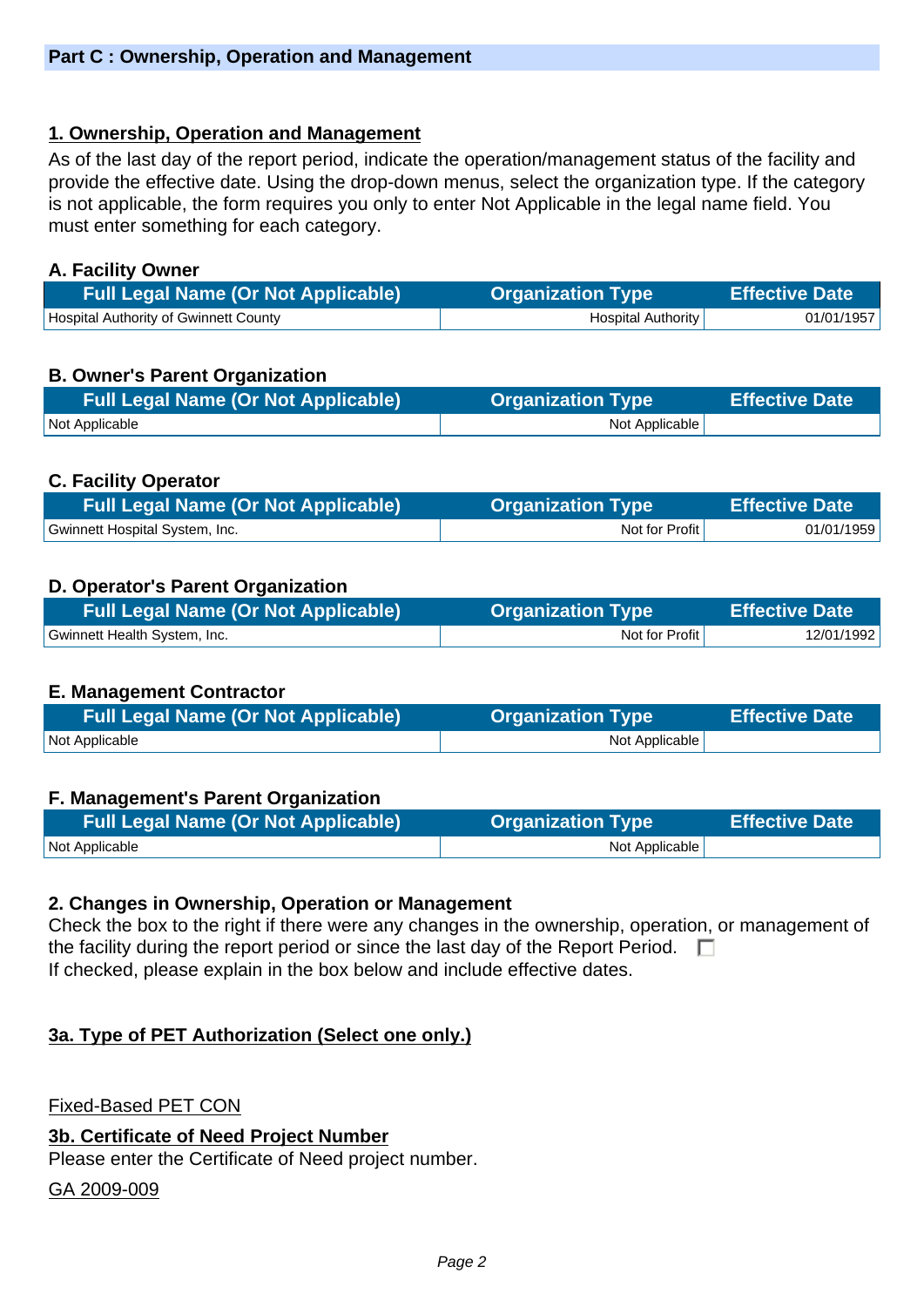# **3c. Name of Mobile Vendor (If selected PET CON (Mobile Contract) at 3A. above.)**

N/A

# **Part D : PET Imaging Services Technology and volume by Diagnostic Type**

### **1. Manufacturer and Model**

Please document the manufacturer and model of PET equipment and select PET only or PET/CT Hybrid Unit. NOTE: IF you have more than one scanner, please complete one survey for each machine.

## PET / CT Hybrid Unit

Siemens Biograph mCT 64 Slice PET/CT

### **2. Patients and Scans for PET Imaging Services**

Please report the patients and scans for PET imaging services during the reporting period by the patient's primary diagnostic area. Please provide unduplicated patient counts within each of the three subgroups. The sum total of all patients for all three diagnostic areas (automatically calculated by the web page) may include some duplication.

| <b>Oncology Patients</b>        | <b>Number of Patients</b> | <b>Total Number of Scans</b> | <b>Follow Up Scans</b> |
|---------------------------------|---------------------------|------------------------------|------------------------|
| Lung and Bronchus Cancers       | 261                       | 350                          | 105                    |
| <b>Colon and Rectal Cancers</b> | 79                        | 111                          | 39                     |
| Lymphoma Cancers                | 94                        | 147                          | 55                     |
| <b>Melanoma Cancers</b>         |                           | 8                            |                        |
| <b>Esophageal Cancers</b>       | 11                        | 14 <sub>1</sub>              | $\lvert 3 \rvert$      |
| <b>Head and Neck Cancers</b>    | 30                        | 48                           | 24                     |
| <b>Breast Cancers</b>           | 118                       | 187                          | 82                     |
| <b>Other Cancers</b>            | 178                       | 197                          | 66                     |
| <b>Total</b>                    | 778                       | 1,062                        | 375                    |

| <b>Cardiovascular Patients</b> | <b>Number of Patients</b> | <b>Number of Scans</b> |
|--------------------------------|---------------------------|------------------------|
| All Cardiovascular Patients    | 15                        | 16.                    |
| <b>Total</b>                   | 15                        | 16                     |

| <b>Neurology Patients</b>        | <b>Number of Patients</b> | Number of Scans |
|----------------------------------|---------------------------|-----------------|
| Dementias (incuding Alzheimer's) | 12                        | 12.             |
| Other Neurological Use           | 19                        | 19              |
| Total                            | 31                        |                 |

| <b>Other Diagnostic Areas</b> | <b>Number of Patients</b> | <b>Number of Scans</b> |
|-------------------------------|---------------------------|------------------------|
| All Other Patients            | 42                        |                        |
| <b>Total</b>                  | 42                        | 42                     |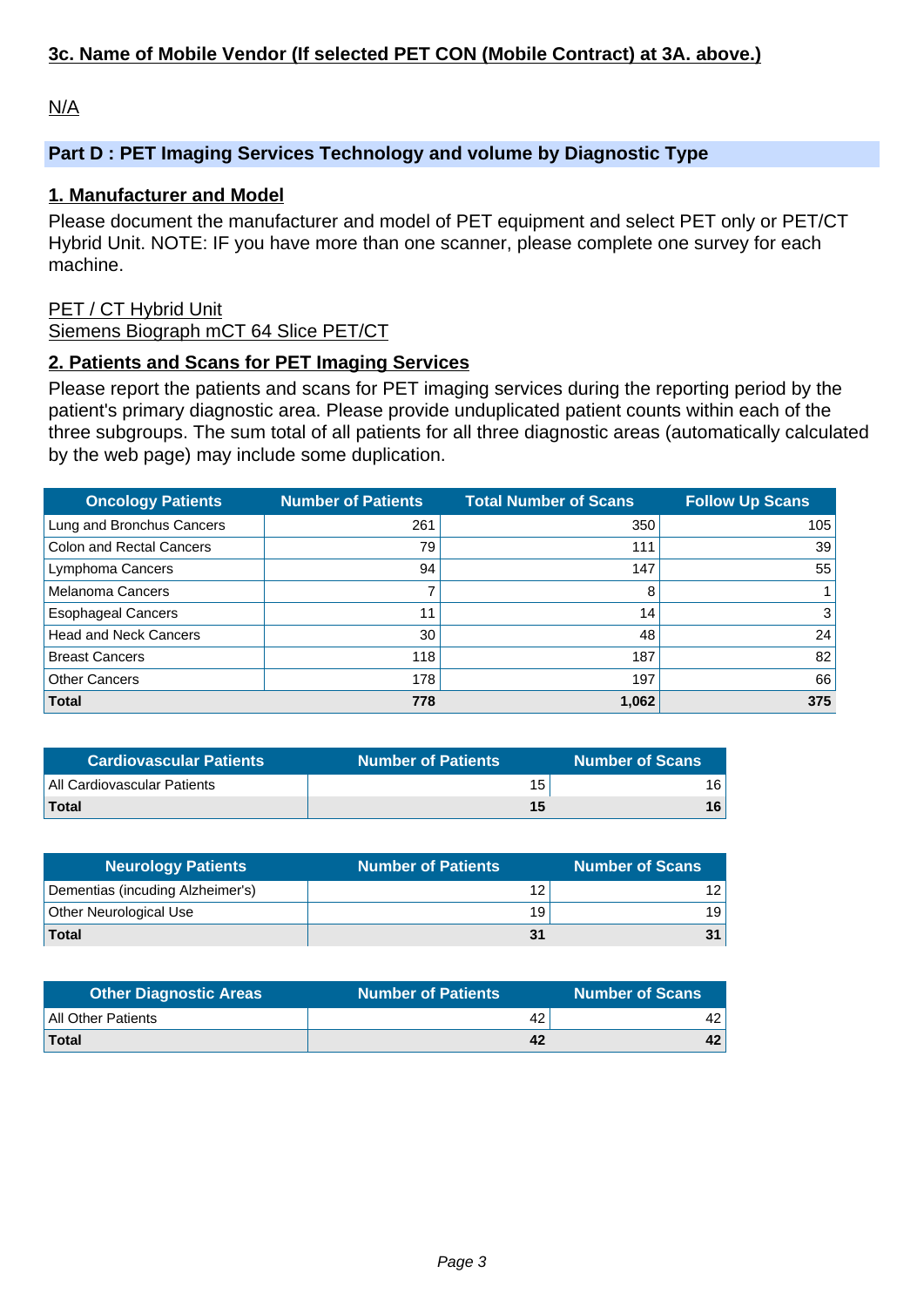### **1. Patients by Primary Payment Source**

Please report the total number of patients (unduplicated) receiving PET services by primary payment source.

| <b>Primary Payment Source</b> | <b>Number of Patients (unduplicated)</b> |
|-------------------------------|------------------------------------------|
| Medicare                      | 424                                      |
| Medicaid                      | 63                                       |
| Third-Party                   | 342                                      |
| Self-Pay                      | 37                                       |
| <b>Total</b>                  | 866                                      |

# **2. Total Charges and Adjusted Gross Revenue**

Please report the total charges and adjusted gross revenues for PET services.

| <b>Total Charges</b> | <b>Adjusted Gross Revenue</b> |
|----------------------|-------------------------------|
| 9,788,182            | 5,534,822                     |

### **3. Total Uncompensated Charges and I/C Patients**

Please report the total amount of uncompensated PET services charges that can be attributed to persons who are indigent or eligible for charity care. Also provide the number of I/C patients in the PET program.

| Total Uncompensated Charges | <b>I/C Patients</b> |
|-----------------------------|---------------------|
| 435,515                     | 64                  |

### **4. Average Treatment Charge**

What is your program's average treatment charge for a PET scan or study (one patient visit regardless of number of images)?

### 7,880

### **5. Patients by Race/Ethnicity**

Please report the number of patient served during the entire report period by the following race and ethnicity categories.

| <b>Race/Ethnicity</b>         | <b>Number of Patients</b> |
|-------------------------------|---------------------------|
| American Indian/Alaska Native | 3                         |
| Asian                         | 41                        |
| Black/African American        | 118                       |
| Hispanic/Latino               | 37                        |
| Pacific Islander/Hawaiian     | 0                         |
| White                         | 662                       |
| <b>Multi-Racial</b>           | 5                         |
| Total                         | 866                       |

# **6. Patients by Age Group and Gender**

Please report the number of patients served during the entire report period by the gender and age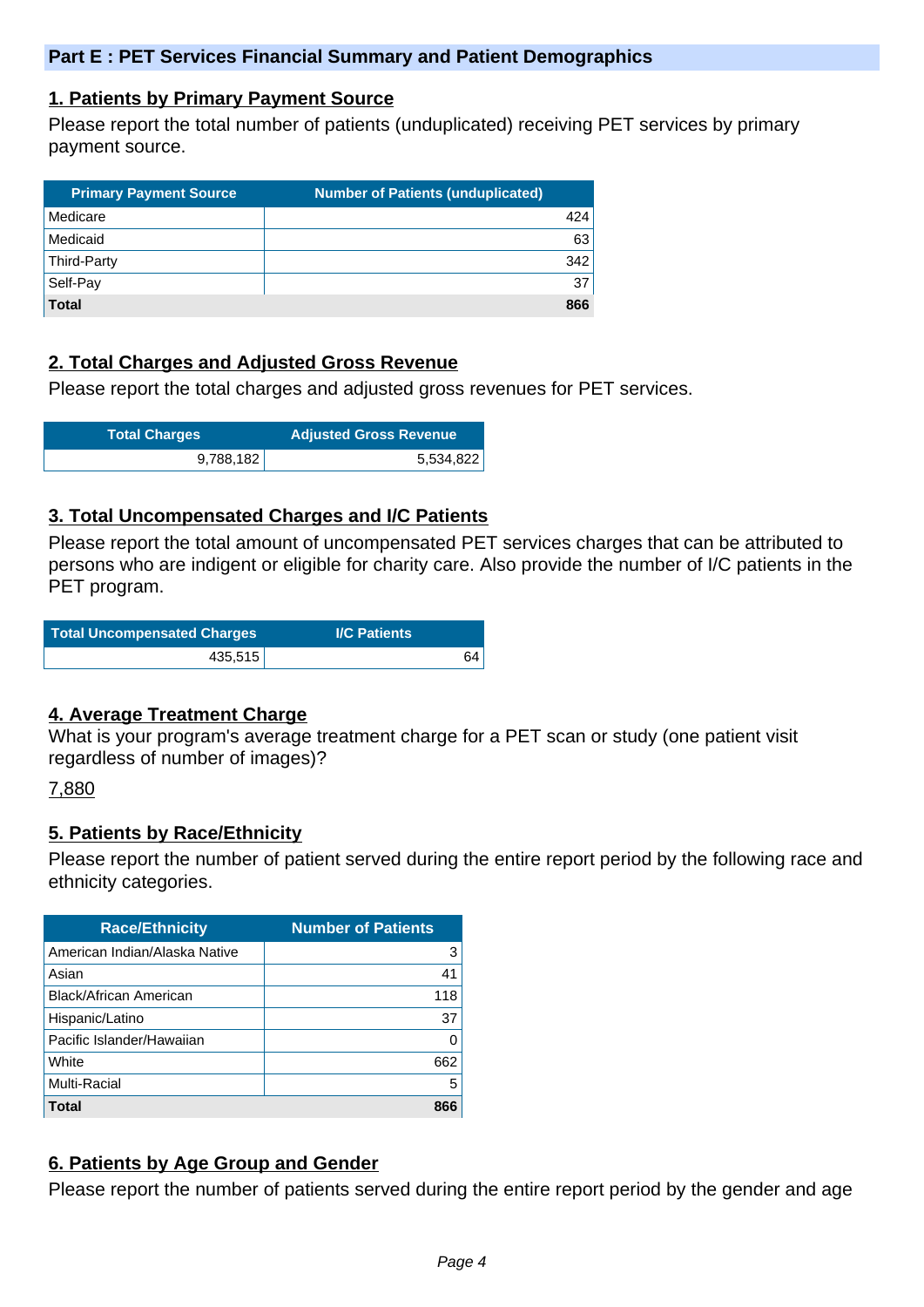grouping below.

| <b>Age Group</b> | <b>Male</b> | <b>Female</b> |  |
|------------------|-------------|---------------|--|
| Ages 0-14        |             | 0             |  |
| Ages 15-64       | 152         | 323           |  |
| Ages 65-74       | 98          | 128           |  |
| Ages 75-85       | 57          | 77            |  |
| Ages 85 and Up   | 13          | 18            |  |
| <b>Total</b>     | 320         | 546           |  |

# **7. Participation in Reporting**

|                                                    | Does your facility/service participate in and report to the Georgia Comprehensive Cancer Registry? |
|----------------------------------------------------|----------------------------------------------------------------------------------------------------|
| (check box for YES, leave unchecked for NO) $\Box$ |                                                                                                    |

### **8. Days and Hours of Operation**

Please indicate the days and hours of operation for your program's PET services.

|      | Mon Tue Wed Thurs Fri Sat Sun |  |                |
|------|-------------------------------|--|----------------|
| ाज ज | ◚                             |  | $\blacksquare$ |

**Hours of Operation:** 8:15 am until 2:15 pm

# **9. Total Number of Days that PET Scans Were Offered**

Please report the total number of days that PET scans were offered during the report period.

**Total Days PET Scans Offered** 251

### **Part F : Mobile PET Services**

### **1. Mobile PET Services- (For mobile vendors holding a CON to provide PET services.)**

Please report each location served during the reporting period and the number of days of services provided at each loacation for each month. If your PET service is fixed-based, or your facility holds a CON for mobile PET services under contract, continue with Part G.

**Site Name Site County Jan Feb Mar Apr May Jun Jul Aug Sep Oct Nov Dec**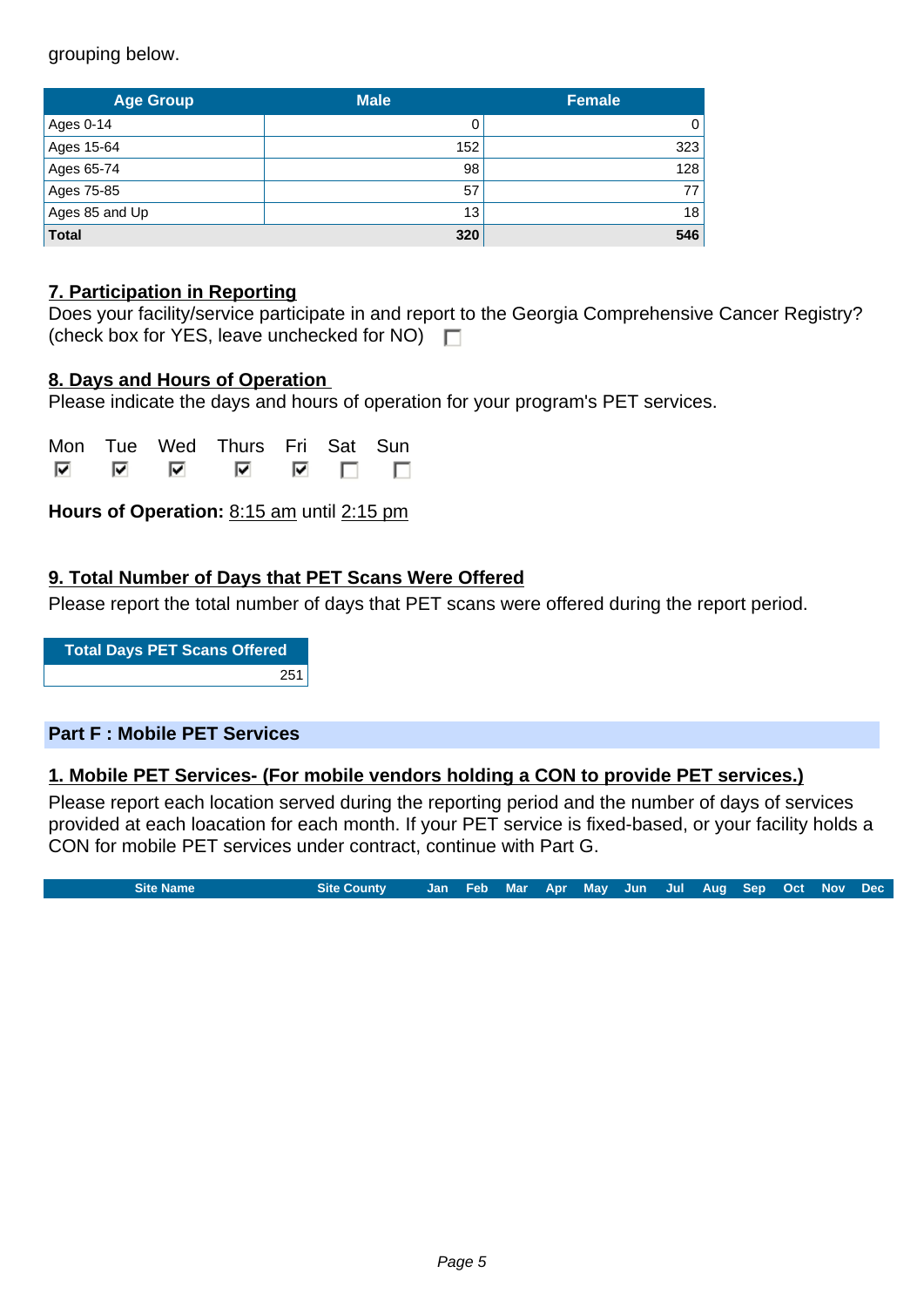# **1. Patient Origin by County**

Please report the county of origin for patients served by your PET program during the report period. Note to Mobile PET Providers who hold a CON: You must complete this section for every site visit location. Please select from the list of site visit ocations(s) provided above.

| <b>Name</b>                    | <b>County</b> | <b>Patients Served</b>  | <b>Patient County</b> |
|--------------------------------|---------------|-------------------------|-----------------------|
| <b>Gwinnett Medical Center</b> | Gwinnett      | 676                     | Gwinnett              |
| <b>Gwinnett Medical Center</b> | Gwinnett      | 52                      | Barrow                |
| <b>Gwinnett Medical Center</b> | Gwinnett      | 31                      | DeKalb                |
| <b>Gwinnett Medical Center</b> | Gwinnett      | 25                      | Jackson               |
| <b>Gwinnett Medical Center</b> | Gwinnett      | 13                      | Fulton                |
| <b>Gwinnett Medical Center</b> | Gwinnett      |                         | 12 Walton             |
| <b>Gwinnett Medical Center</b> | Gwinnett      | 11                      | Hall                  |
| <b>Gwinnett Medical Center</b> | Gwinnett      | 6                       | Newton                |
| <b>Gwinnett Medical Center</b> | Gwinnett      | $\overline{\mathbf{4}}$ | $\mathsf{Cobb}$       |
| <b>Gwinnett Medical Center</b> | Gwinnett      | $\overline{4}$          | Rockdale              |
| <b>Gwinnett Medical Center</b> | Gwinnett      | 3                       | Habersham             |
| <b>Gwinnett Medical Center</b> | Gwinnett      | 3                       | Forsyth               |
| <b>Gwinnett Medical Center</b> | Gwinnett      |                         | $2$ Franklin          |
| <b>Gwinnett Medical Center</b> | Gwinnett      |                         | $2$ Clarke            |
| <b>Gwinnett Medical Center</b> | Gwinnett      |                         | 2 Cherokee            |
| <b>Gwinnett Medical Center</b> | Gwinnett      |                         | $2$ Morgan            |
| <b>Gwinnett Medical Center</b> | Gwinnett      | 1                       | Henry                 |
| <b>Gwinnett Medical Center</b> | Gwinnett      | 1                       | Gilmer                |
| <b>Gwinnett Medical Center</b> | Gwinnett      |                         | <b>Baldwin</b>        |
| <b>Gwinnett Medical Center</b> | Gwinnett      | 1                       | Coweta                |
| <b>Gwinnett Medical Center</b> | Gwinnett      | 1                       | White                 |
| <b>Gwinnett Medical Center</b> | Gwinnett      | 1                       | Union                 |
| <b>Gwinnett Medical Center</b> | Gwinnett      | 1                       | Towns                 |
| <b>Gwinnett Medical Center</b> | Gwinnett      | 1                       | Putnam                |
| <b>Gwinnett Medical Center</b> | Gwinnett      |                         | Peach                 |
| <b>Gwinnett Medical Center</b> | Gwinnett      |                         | 1 Greene              |
| <b>Gwinnett Medical Center</b> | Gwinnett      |                         | 2 Other Out of State  |
| <b>Gwinnett Medical Center</b> | Gwinnett      |                         | 2 North Carolina      |
| <b>Gwinnett Medical Center</b> | Gwinnett      | 3                       | Florida               |
| <b>Gwinnett Medical Center</b> | Gwinnett      | 1                       | South Carolina        |
| <b>Total</b>                   |               | 866                     |                       |